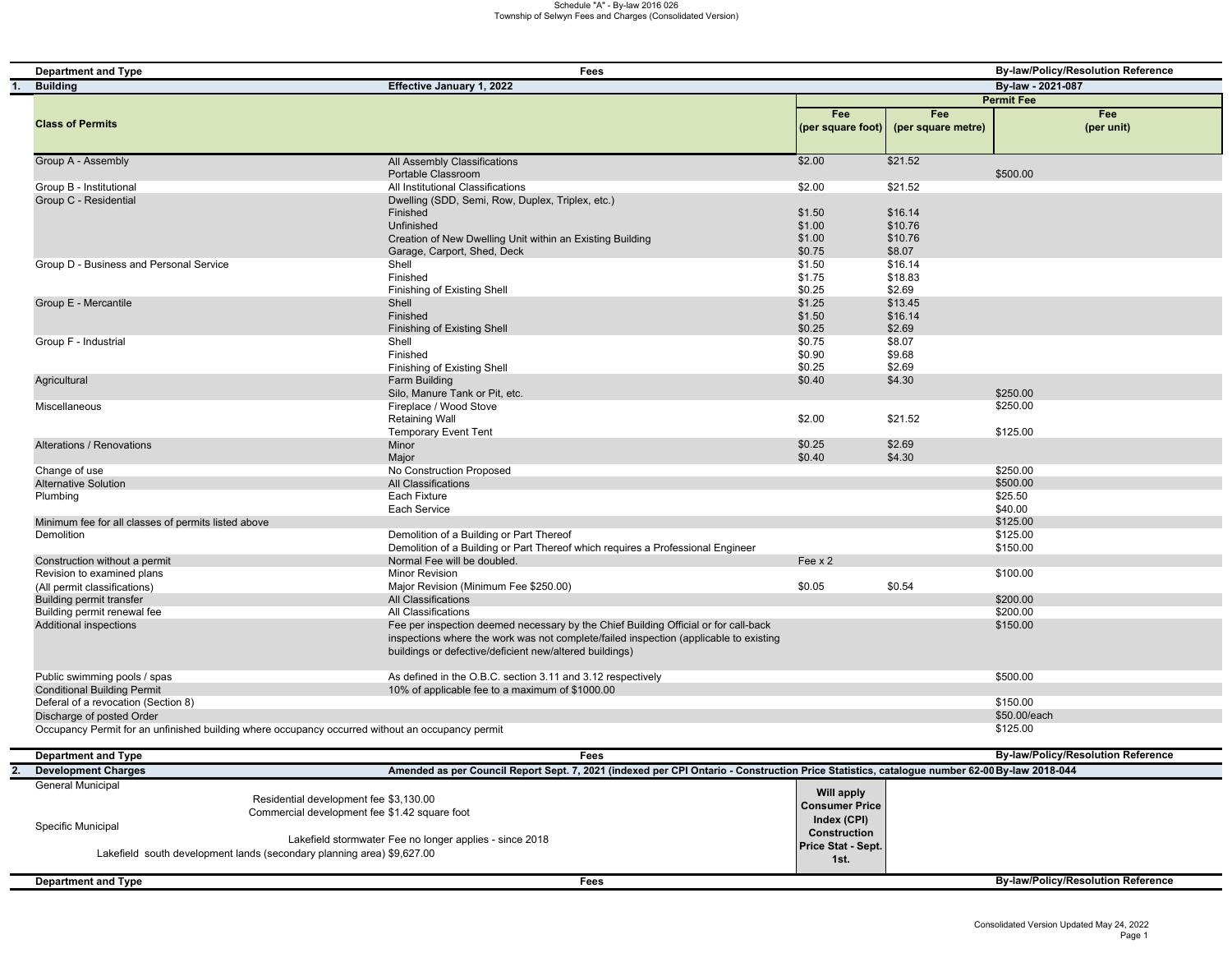| 3. | Planning                                             | Effective January 1, 2022 | Resolution 2021-320      |
|----|------------------------------------------------------|---------------------------|--------------------------|
|    | <b>Planning Application fees and deposits</b>        |                           |                          |
|    |                                                      |                           |                          |
|    | Severance Review                                     | \$145.00                  | \$145.00                 |
|    | Minor Variance Application (Committee of Adjustment) | \$1,165.00                | \$1,165.00               |
|    | Amended Application \$355.00                         |                           | \$355.00                 |
|    |                                                      |                           |                          |
|    | <b>Zoning By-law Amendment</b>                       |                           |                          |
|    | Residential - Minor \$1,460.00                       |                           | \$1,460.00               |
|    | Residential - Major \$2,915.00                       |                           | \$2,915.00               |
|    | Commercial - Minor \$2,190.00                        |                           | \$2,190.00               |
|    | Commercial - Major \$3,650.00                        |                           | \$3,650.00               |
|    | Removal of Holding Provision \$730.00                |                           | \$730.00                 |
|    | Amended Application \$730.00                         |                           | \$730.00                 |
|    | Deposit on all Applications \$3,784.74               |                           | \$3,784.74               |
|    | <b>Site Plan Control Applications</b>                |                           |                          |
|    |                                                      | Minor \$1,460.00          | \$1,460.00               |
|    |                                                      | Major \$2,915.00          | \$2,915.00               |
|    | Waterfront Lots \$730.00                             |                           | \$730.00                 |
|    | Deposit on all Applications \$3,784.74               |                           | \$3,784.74               |
|    | Amended Minor Application \$355.00                   |                           | \$355.00                 |
|    | Amended Major Application \$715.00                   |                           | \$715.00                 |
|    | Amended Waterfront Lot Application \$159.02          |                           | \$159.02                 |
|    | Registration Fee \$626.69                            |                           | \$626.69                 |
|    |                                                      |                           |                          |
|    | <b>Plan of Subdivision</b>                           |                           |                          |
|    | Application Fee \$5,110.00                           |                           | \$5,110.00<br>\$8,110.16 |
|    | Agreement Fee \$2,162.68                             | Deposit \$8,110.16        | \$2,162.68               |
|    |                                                      |                           |                          |
|    | Cash-in-lieu of Parkland                             | \$1,351.70                | \$1,351.70               |
|    |                                                      |                           |                          |
|    | <b>Telecommunications Tower</b>                      |                           |                          |
|    | Township Administrative Fee \$532.71                 |                           | \$532.71                 |
|    | CRINS Fee/Security deposit \$4,794.16                |                           | \$4,794.16               |
|    |                                                      |                           |                          |

| <b>Department and Type</b>                                                         | Fees                     | <b>By-law/Policy/Resolution Reference</b> |
|------------------------------------------------------------------------------------|--------------------------|-------------------------------------------|
| <b>Sign Permits</b>                                                                | No rate increase in 2022 | Bv-law 2012-092                           |
| Ground Signs                                                                       | \$80.00                  | \$80.00                                   |
| Awning or Fascia Sign                                                              | \$50.00                  | \$50.00                                   |
| Sandwich Board Sign                                                                | \$30.00                  | \$30.00                                   |
| Mobile Sign                                                                        | \$50.00                  | \$50.00                                   |
| All other signs                                                                    | \$50.00                  | \$50.00                                   |
| *When several permits are made concurrently one fee will apply (most<br>expensive) |                          |                                           |
| Variance Application Fee                                                           | \$100.00                 | \$100.00                                  |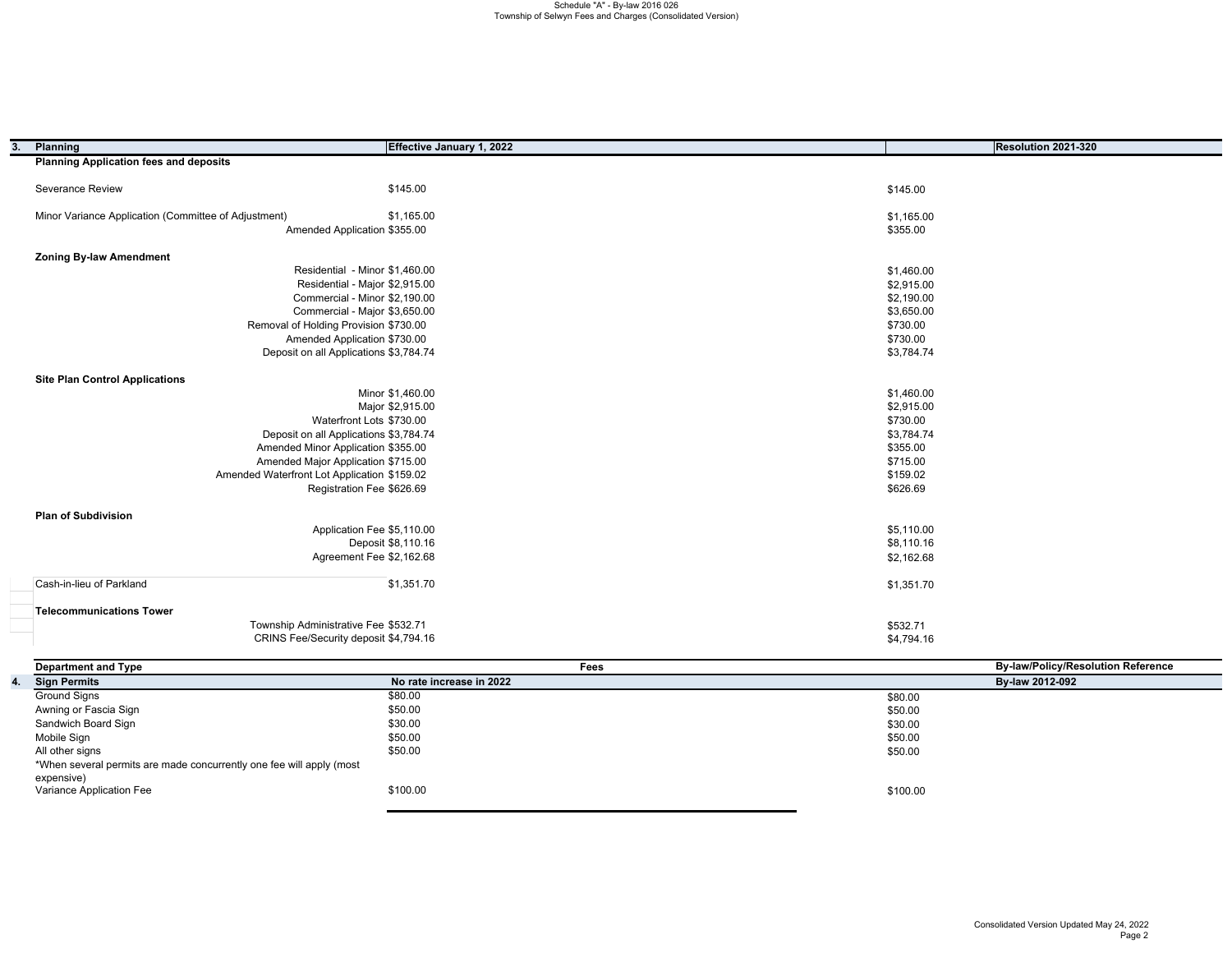| <b>Department and Type</b>                                        | Fees                                                                                                  |  |              | <b>By-law/Policy/Resolution Reference</b> |  |  |
|-------------------------------------------------------------------|-------------------------------------------------------------------------------------------------------|--|--------------|-------------------------------------------|--|--|
| Dog Licences/Tags                                                 | Effective January 1, 2022                                                                             |  | <b>Total</b> | By-law 2019-104                           |  |  |
| Microchipped Dogs (With Proof) - One Time Fee                     |                                                                                                       |  |              |                                           |  |  |
| - Spayed/neutered (with proof)                                    | \$60.00                                                                                               |  | \$60.00      |                                           |  |  |
| - Unaltered                                                       | \$100.00                                                                                              |  | \$100.00     |                                           |  |  |
| Annual Renewal Life Time Tag (not microchipped)                   |                                                                                                       |  |              |                                           |  |  |
| - Spayed/neutered (with proof) - Licence - Paid before March 31st | \$15.00                                                                                               |  | \$15.00      |                                           |  |  |
| - Spayed/neutered (with proof) - Licence - Paid after March 31st  | \$25.00                                                                                               |  | \$25.00      |                                           |  |  |
| Annual Renewal Life Time Tag (not microchipped)                   |                                                                                                       |  |              |                                           |  |  |
| - Unaltered - Licence - Paid before March 31st                    | \$20.00                                                                                               |  | \$20.00      |                                           |  |  |
| - Unaltered - Licence - Paid after March 31st                     | \$30.00                                                                                               |  | \$30.00      |                                           |  |  |
| Replacement Dog Tag (all Types)                                   | \$10.00                                                                                               |  | \$10.00      |                                           |  |  |
| New dog obtained after March 31st (not microchipped)              | \$15.00                                                                                               |  | \$15.00      |                                           |  |  |
| Licence - Kennel                                                  | \$125.00                                                                                              |  | \$125.00     |                                           |  |  |
|                                                                   | All licence types - Effective January 1, 2022, there will be no refunds on a Dog Licence of any kind. |  |              |                                           |  |  |

\*Annual Tag Renewals - Effective January 1, 2022, dog owners requesting a licence type change must submit proof by December 31st to be eligible for the new rate the following year. There will be no refunds issued or additi **billed in the current year.** 

**Department and Type Fees By-law/Policy/Resolution Reference**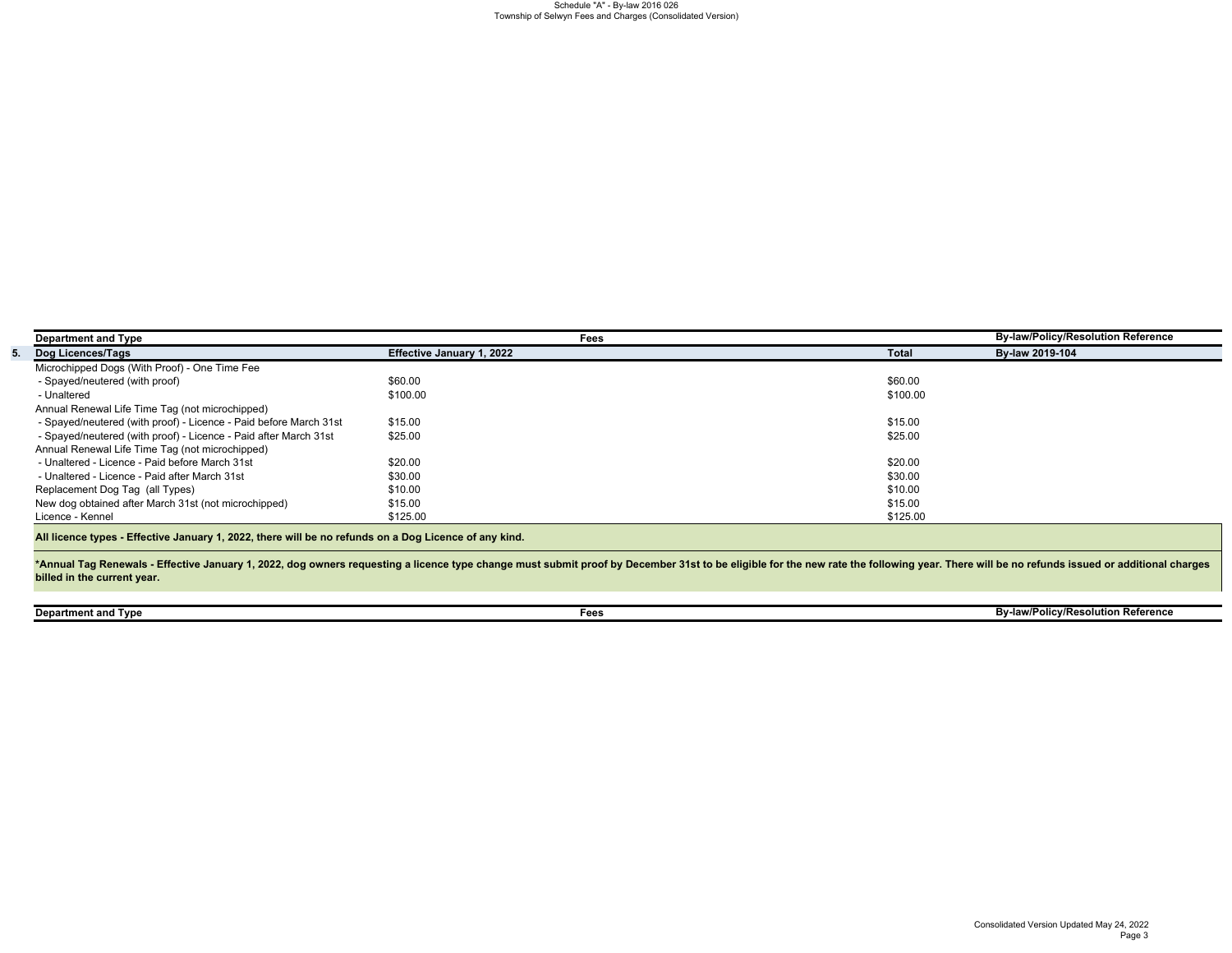| 6. | Fire                                                                                                                                                                                                                                                                                                  | No rate increase in 2022                                                                                                                                                                                                                                                                                                                                                                                            | <b>HST</b> | Total              |                                                                      |
|----|-------------------------------------------------------------------------------------------------------------------------------------------------------------------------------------------------------------------------------------------------------------------------------------------------------|---------------------------------------------------------------------------------------------------------------------------------------------------------------------------------------------------------------------------------------------------------------------------------------------------------------------------------------------------------------------------------------------------------------------|------------|--------------------|----------------------------------------------------------------------|
|    | Open Air Burning Permits<br>Contravention of the Open Air Burning Permit                                                                                                                                                                                                                              | \$20.00/year<br>1) Current MTO rate for service per truck for the 1st hour and 1/2 the hourly fee for<br>every 1/2 hour thereafter PLUS additional costs for special supplies<br>2) Current MTO rate for service per truck for the 1/2 hour for a fire department<br>officer required to attend an open air burning<br>** Interest on unpaid amounts (30 days from issuance) - 24% per annum,<br>calculated monthly |            | \$20/year          | Adopted by Resolution March 22/16<br>By-law 2010-054                 |
|    | Propane Licence Level 1 - Inspection New Refill Facility<br>Propane Licence Level 2 - Inspection of New Facility (large)                                                                                                                                                                              | \$160.00<br>\$160.00 plus an hourly charge for over 4 hours and cost recovery for additional<br>expenses such as peer review costs                                                                                                                                                                                                                                                                                  |            | \$160.00           | Adopted by Resolution March 22/16                                    |
|    | Liquor Licence Review - new/re-established establishment                                                                                                                                                                                                                                              | \$80.00 ((in addition to Building Dept. Charge)                                                                                                                                                                                                                                                                                                                                                                     |            | \$80.00            | Plus Building Dept. Charge                                           |
|    | False Alarm Response<br>- 3rd Alarm<br>- 4th Alarm<br>- Each Alarm thereafter                                                                                                                                                                                                                         | Fees based on 2 trucks for one hour (min)<br>2 times the current MTO hourly rate<br>4 times the current MTO hourly rate<br>8 times the current MTO hourly rate<br>** Interest on unpaid amounts (30 days from issuance) - 24% per annum,<br>calculated monthly                                                                                                                                                      |            |                    | By-law 2010-062                                                      |
|    | Motor Vehicle Accident Billing<br>- Motor Vehicle Accidents / Extrication<br>- Hazardous materials including but not limited to fires, spills and<br>associated clean-up operations<br>-Vehicle fires, danger of fire, accident, extrication, environmental spill or<br>any other emergency situation | Current MTO hourly rate X each responding apparatus                                                                                                                                                                                                                                                                                                                                                                 |            |                    | Adopted by Resolution No. 2016-157<br>Passed June 7, 2016            |
|    | Request for Fire Incident Report<br>Smoke Detectors - Type 2                                                                                                                                                                                                                                          | \$50.00<br>\$44.25                                                                                                                                                                                                                                                                                                                                                                                                  | \$5.75     | \$50.00<br>\$50.00 | Adopted by Resolution March 22/16<br>Adopted by Resolution Jan 20/17 |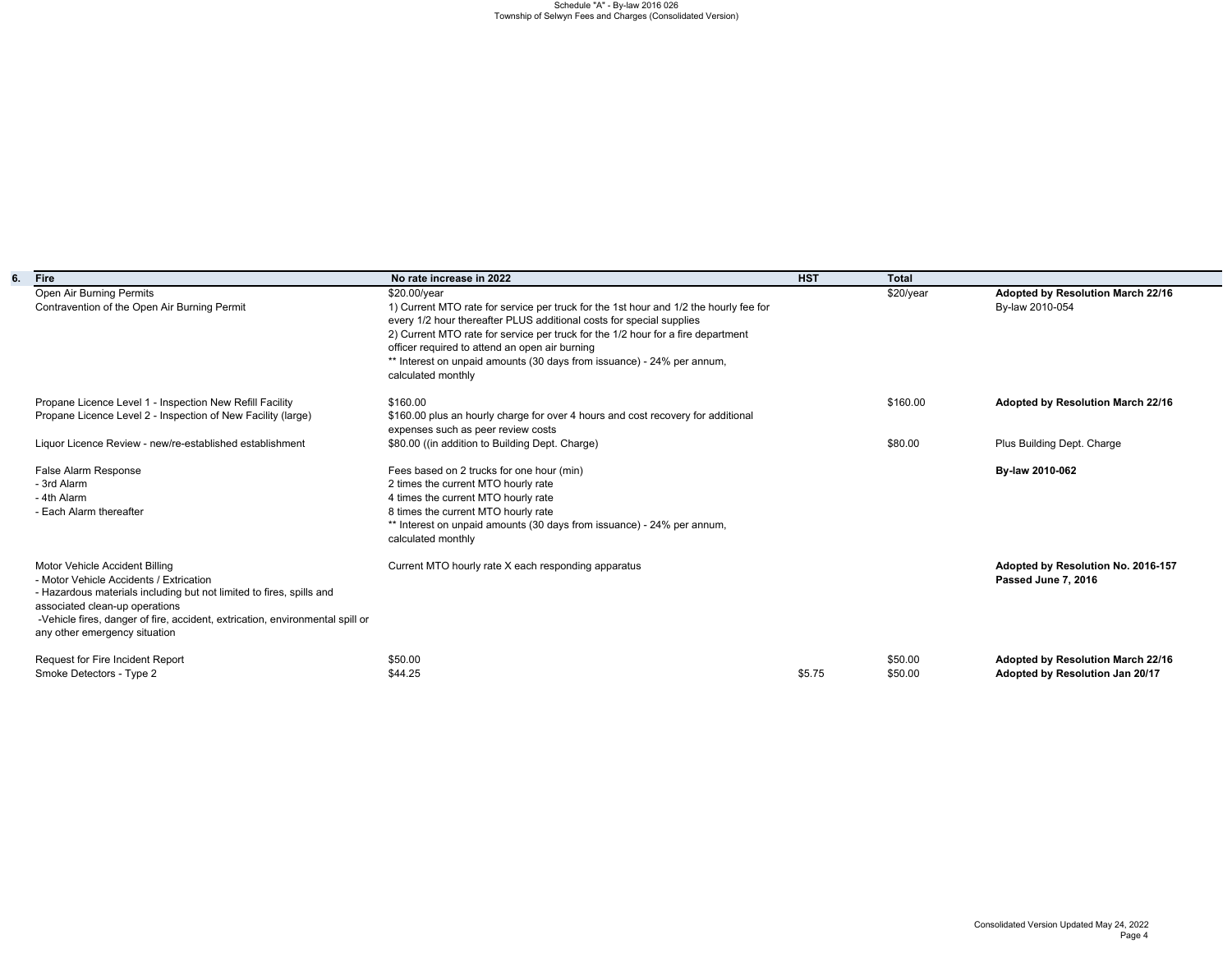| <b>Department and Type</b>                                                     | Fees                                                                                                                |                      | <b>By-law/Policy/Resolution Reference</b> |
|--------------------------------------------------------------------------------|---------------------------------------------------------------------------------------------------------------------|----------------------|-------------------------------------------|
| Licences                                                                       | No rate increase in 2022                                                                                            |                      |                                           |
| <b>Refreshment Vehicle Licences</b>                                            |                                                                                                                     |                      |                                           |
| Refreshment Vehicle - Annual Fee \$600.00                                      |                                                                                                                     | \$600.00             | By-law 2011-117                           |
|                                                                                | Hot Dog Carts \$200.00                                                                                              | \$200.00             |                                           |
| Ice Cream Carts \$200.00                                                       |                                                                                                                     | \$200.00             |                                           |
| Special Events - Per Day \$25/day                                              |                                                                                                                     | $$25$ /day           |                                           |
| <b>Bed and Breakfast Establishments</b>                                        |                                                                                                                     |                      | By-law 2002-05                            |
|                                                                                | Annual Licence Fee (Licence expires December 31st) \$75.00 for the 1st bedroom; \$10.00 for each additional bedroom | \$75.00              | 1st bedroom and \$10 for each additional  |
| Late Filing Fee \$50.00                                                        |                                                                                                                     | \$50.00              |                                           |
|                                                                                |                                                                                                                     |                      |                                           |
| <b>Trailer Park Licences</b>                                                   |                                                                                                                     |                      |                                           |
|                                                                                | Annual Fee \$100.00                                                                                                 | \$100.00             | By-law 2022 -047 to amend 2013-083        |
|                                                                                | New Campground Licence/Permit \$200 plus \$10 for each new campsite                                                 | \$200.00             | \$10 for each new campsite                |
| Exhibitions for Hire or Gain - Application Fee                                 | \$250.00                                                                                                            | \$250.00             | By-law 2002-060                           |
|                                                                                |                                                                                                                     |                      |                                           |
| <b>Lottery Licence issuing Fee</b>                                             | 3% of value of prizes                                                                                               |                      | By-law 2001-003                           |
| Secondary Dwelling/Garden Suite Licence - Application Fee                      | \$250.00                                                                                                            | \$250.00             | By-law 2009-088                           |
|                                                                                |                                                                                                                     |                      |                                           |
| <b>Marriage Licence</b>                                                        | \$120.00                                                                                                            | \$120.00             |                                           |
| Boarding, Lodging or Rooming House                                             |                                                                                                                     |                      | Resolution No. 2021-241-Sept. 21, 2021    |
|                                                                                |                                                                                                                     |                      |                                           |
| Licence/Initial Inspection Fee (effective May 1 <sup>st</sup> , 2022) \$250.00 | Renewal Fee \$125.00                                                                                                | \$250.00<br>\$125.00 | and By-law 2021-065                       |
| Follow-up Inspection Fee \$125.00                                              |                                                                                                                     | \$125.00             |                                           |
|                                                                                |                                                                                                                     |                      |                                           |

| <b>Department and Type</b>             | Fees                     |        |                | By-law/Policy/Resolution Reference |
|----------------------------------------|--------------------------|--------|----------------|------------------------------------|
| <b>General Fees - Municipal Office</b> | No rate increase in 2022 |        | <b>Total</b>   |                                    |
| Blue Boxes - Short                     | \$5.31                   | \$0.69 | \$6.00         |                                    |
| Blue Boxes - Tall                      | \$6.19                   | \$0.81 | \$7.00         |                                    |
| <b>Kitchen Composters</b>              | \$4.42                   | \$0.58 | \$5.00         |                                    |
| <b>Commissioner of Oath Services</b>   | \$10.00                  |        | \$10.00        |                                    |
| <b>Burial Permit Registration</b>      | \$15.00/permit           |        | \$15.00/permit |                                    |
| Fee for Processing of NSF Cheque       | \$25.00                  |        | \$25.00        |                                    |
| Photocopies                            | $$0.18$ /page            | \$0.02 | $$0.20$ /page  |                                    |
| <b>Township Pins</b>                   | \$1.77                   | \$0.23 | \$2.00         |                                    |
| Ennismore Holy Land Book               | \$17.70                  | \$2.30 | \$20.00        |                                    |
| <b>Lakefield Historical Book</b>       | \$30.97                  | \$4.03 | \$35.00        |                                    |
| County Map                             | \$4.42                   | \$0.58 | \$5.00         |                                    |
| Fence Variance Fee                     | \$100.00                 |        | \$100.00       | By-law 2016-032                    |
| Digester                               | \$53.10                  | \$6.90 | \$60.00        | By-law 2022-046                    |
| Composter                              | \$26.55                  | \$3.45 | \$30.00        |                                    |
|                                        |                          |        |                |                                    |

| <b>Department and Type</b>                    | Fees                                                                                 |        |         | <b>By-law/Policy/Resolution Reference</b>                                                                                                                                                                  |
|-----------------------------------------------|--------------------------------------------------------------------------------------|--------|---------|------------------------------------------------------------------------------------------------------------------------------------------------------------------------------------------------------------|
| <b>Tax Certificates and Zoning Compliance</b> | No rate increase in 2022                                                             |        |         |                                                                                                                                                                                                            |
| Tax Certificate                               | \$40.00                                                                              |        | \$40.00 |                                                                                                                                                                                                            |
| Work Order and Building Permit Information    | \$70.00                                                                              |        | \$70.00 |                                                                                                                                                                                                            |
| Zoning Information/Compliance                 | \$40.00                                                                              |        | \$40.00 |                                                                                                                                                                                                            |
| <b>Subdivision Agreement Compliance</b>       | \$40.00                                                                              |        | \$40.00 |                                                                                                                                                                                                            |
| Rush Request/ Less than 10 days response      | Add 25% to each request                                                              |        |         |                                                                                                                                                                                                            |
| Tax Sale Tender Package                       | \$10.00                                                                              | \$1.30 | \$11.30 |                                                                                                                                                                                                            |
| <b>Capital Gains Request</b>                  | \$45.00 (Additional \$7.50 per 15 minutes of research/preparation beyond 90 minutes) |        | \$45.00 | (Additional \$7.50 per 15 minutes of<br>$\mathbf{r}$ , $\mathbf{r}$ , $\mathbf{r}$ , $\mathbf{r}$ , $\mathbf{r}$ , $\mathbf{r}$ , $\mathbf{r}$ , $\mathbf{r}$ , $\mathbf{r}$ , $\mathbf{r}$ , $\mathbf{r}$ |

research/preparation beyond 90 minutes)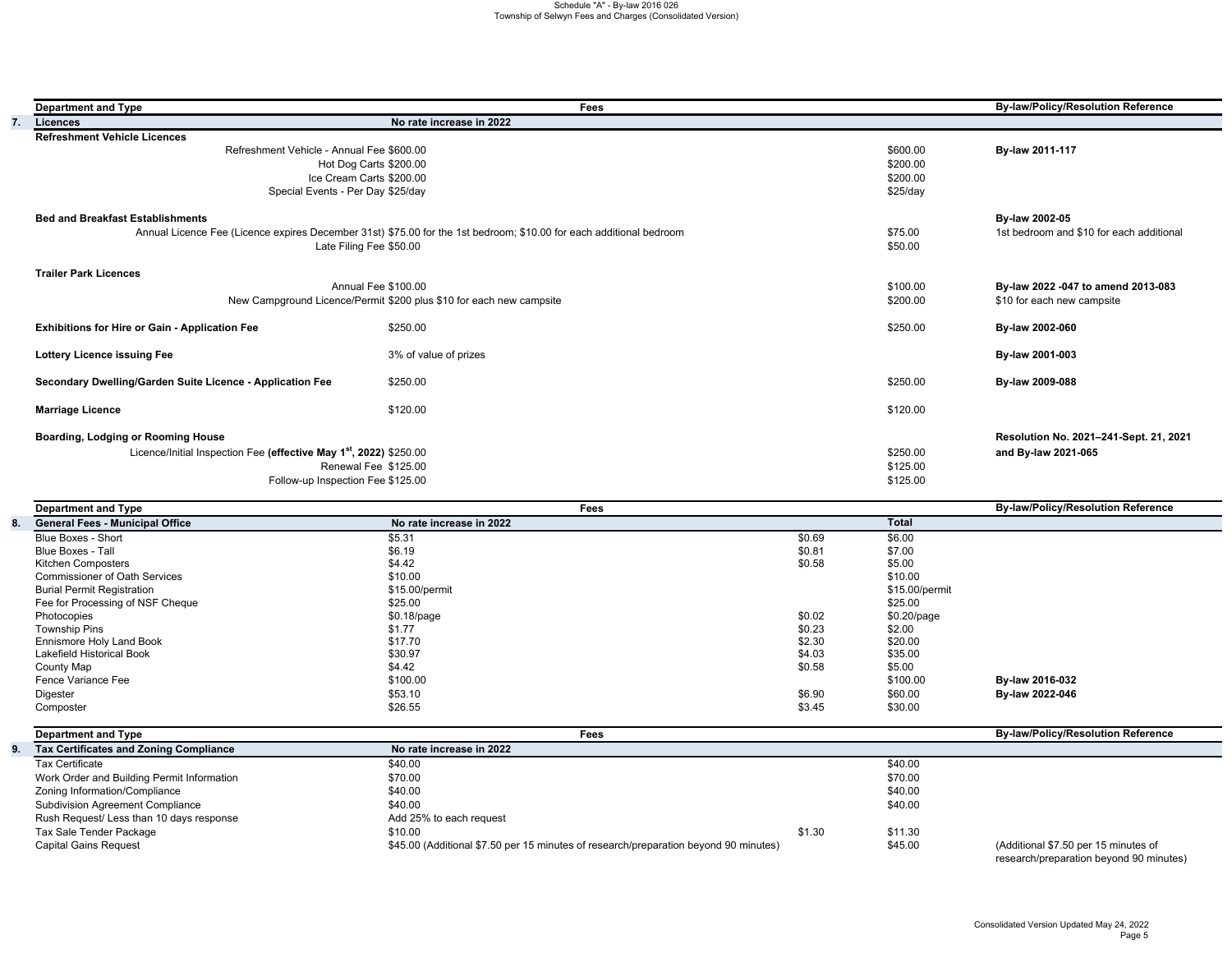|     | <b>Department and Type</b>                                                                                                | Fees                                                                                                       |                             |                                | <b>By-law/Policy/Resolution Reference</b> |
|-----|---------------------------------------------------------------------------------------------------------------------------|------------------------------------------------------------------------------------------------------------|-----------------------------|--------------------------------|-------------------------------------------|
| 10. | <b>Public Works - Township Roads</b>                                                                                      |                                                                                                            |                             | <b>Total</b>                   |                                           |
|     | <b>Culvert Installation</b>                                                                                               | Effective March 1, 2022 (annually indexed per CPI Ontario - All Items at Dec.)                             |                             |                                | Effective March 1, 2022                   |
|     | 400mm x 8 m (apprx 16" Diametre X 26')                                                                                    | \$1,123.09                                                                                                 |                             | \$1,123.09                     |                                           |
|     | 450mm x 8m (apprx 18" Diametre X 26")                                                                                     | \$1,162.41                                                                                                 |                             | \$1,162.41                     |                                           |
|     | 600mm x 8m (apprx 24" Diametre X 26')                                                                                     | \$1.269.11                                                                                                 |                             | \$1.269.11                     |                                           |
|     | 800mm x 9m (apprx 30" Diametre X 30")                                                                                     | \$1,516.15                                                                                                 |                             | \$1,516.15                     |                                           |
|     | 900mm x 9m (apprx 36" Diametre X 30')                                                                                     | \$1,650.91                                                                                                 |                             | \$1,650.91                     |                                           |
|     |                                                                                                                           | 2m extensions add 25% to above                                                                             |                             | 2m extensions add 25% to above |                                           |
|     |                                                                                                                           | 4m extensions add 50% to above                                                                             |                             | 4m extensions add 50% to above |                                           |
|     |                                                                                                                           | Additional 1 load of gravel for installation only \$179.61                                                 |                             | \$170.73                       | 1 load gravel, install only               |
|     | <b>Used Culvert</b>                                                                                                       | \$4.44/ft                                                                                                  | \$0.58                      | \$5.02                         | per foot                                  |
|     | <b>Department and Type</b>                                                                                                | Fees                                                                                                       |                             |                                | <b>By-law/Policy/Resolution Reference</b> |
|     | 11. Unopened Road Allowance                                                                                               |                                                                                                            |                             |                                | By-law 2009-02                            |
|     |                                                                                                                           |                                                                                                            |                             |                                |                                           |
|     | Shoreline Road                                                                                                            | \$2500 (min up to 100 feet); and \$25.00 each foot thereafter                                              | plus applicable tax \$2,500 |                                | up to 100' and \$25/ft thereafter         |
|     | Inland Road                                                                                                               | \$1000 (min up to 100 feet); and \$10.00 each foot thereafter                                              | plus applicable tax \$1,000 |                                | up to 100' and \$10/ft thereafter         |
|     | Processing deposit                                                                                                        | \$2,100                                                                                                    |                             | \$2,100                        | includes \$150 admin fee                  |
|     | <b>Department and Type</b>                                                                                                | Fees                                                                                                       |                             |                                | <b>By-law/Policy/Resolution Reference</b> |
| 12. | <b>Landfill Rates</b>                                                                                                     |                                                                                                            |                             |                                | By-law 2019-088                           |
|     | General Tipping (Sorted) includes waste, large appliances, large furnishings, construction debris, brush, compactor waste |                                                                                                            |                             |                                |                                           |
|     | Weighing Less Than 50 kgs (minimum charge)                                                                                | \$5.00 - effective June 1, 2021 (no increase for a minimun of three years)                                 |                             | \$5.00                         | <b>Resolution No. 2021 - 095</b>          |
|     | Weighing More Than 50 kgs                                                                                                 | \$115.00/tonne                                                                                             |                             | \$115.00                       |                                           |
|     |                                                                                                                           | \$130.00/tonne - effective June 1, 2022                                                                    |                             | \$130.00                       | <b>Resolution No. 2021 - 095</b>          |
|     |                                                                                                                           |                                                                                                            |                             |                                | <b>Resolution No. 2021 - 095</b>          |
|     |                                                                                                                           |                                                                                                            |                             |                                |                                           |
|     | Unsorted loads includes Opaque Bags as of Sept 1st, 2021                                                                  | Double the applicable general tipping fee and minimum fee                                                  |                             |                                |                                           |
|     | <b>Leaf and Yard Waste</b>                                                                                                |                                                                                                            |                             | No Charge                      |                                           |
|     | Leaf and Yard Waste Less Than 100 kg's                                                                                    | No Charge                                                                                                  |                             | \$45.00                        |                                           |
|     | Leaf and Yard Waste 100 kg's and More                                                                                     | \$65.00/tonne                                                                                              |                             | \$85.00                        | <b>Resolution No. 2021 - 095</b>          |
|     |                                                                                                                           | \$85.00/tonne - effective June 1, 2022                                                                     |                             | \$100.00                       | <b>Resolution No. 2021 - 095</b>          |
|     |                                                                                                                           | \$100.00/tonne - effective June 1, 2023                                                                    |                             |                                | <b>Resolution No. 2021 - 095</b>          |
|     |                                                                                                                           |                                                                                                            |                             |                                |                                           |
|     | <b>Various Other Landfill Rates</b>                                                                                       |                                                                                                            |                             | Cost Recovery                  |                                           |
|     | Appliances containing Freon surcharge plus per tonne rate                                                                 | Cost Recovery Fee - Fee is based on the "actual cost of Freon removal services" - effective June 1st, 2021 |                             | No Charge                      | <b>Resolution No. 2021 - 095</b>          |
|     | Aquatic Vegetation (including wild rice) - all weights                                                                    | No Charge                                                                                                  |                             | \$250.00/tonne                 | Resn 2017-225                             |
|     | Asbestos material                                                                                                         | \$250,00/tonne                                                                                             |                             | \$4.00                         |                                           |
|     | Bag Tags (each)                                                                                                           | \$4.00                                                                                                     |                             |                                |                                           |
|     | <b>Disaster Debris</b>                                                                                                    | 40% of the current approved rates                                                                          |                             |                                |                                           |
|     | Mattresses and Box Springs                                                                                                | No longer accepted (must dispose of at the Bensfort Road landfill)                                         |                             | \$10.00                        |                                           |
|     | Replacement Landfill Cards                                                                                                | \$10.00                                                                                                    |                             | \$10.00                        |                                           |
|     | Vehicle Weights                                                                                                           | \$10.00                                                                                                    |                             |                                |                                           |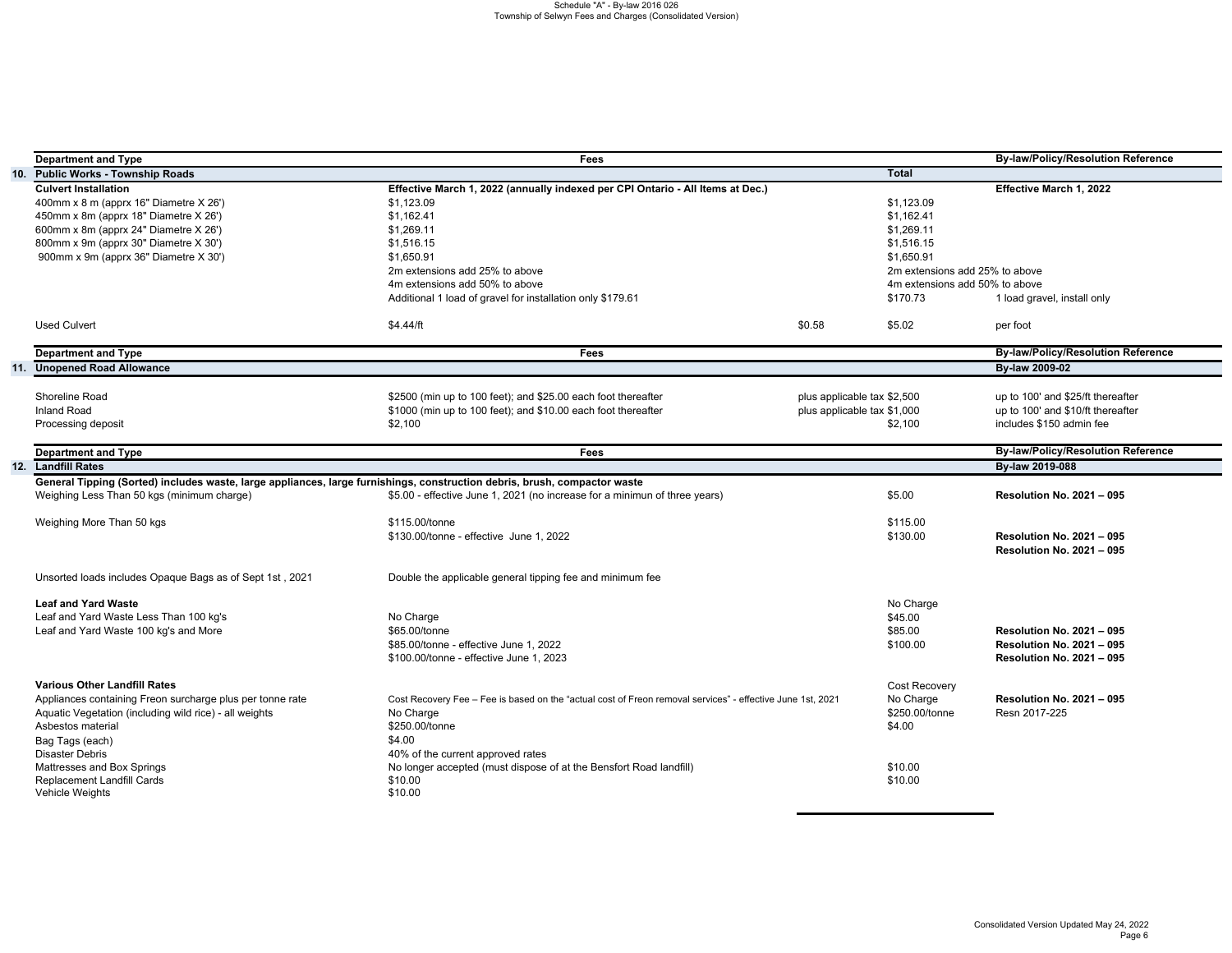| <b>Department and Type</b>                                            |                                                               | Fees |                    |                                              | By-law/Policy/Resolution Reference |
|-----------------------------------------------------------------------|---------------------------------------------------------------|------|--------------------|----------------------------------------------|------------------------------------|
| 13. Arenas & Parks                                                    | <b>Excluding Tax</b>                                          |      | <b>HST</b>         | <b>Total</b>                                 |                                    |
| <b>Ice Rates</b>                                                      | Effective April 1, 2022 (3% used in lieu of high 2021 CPI)    |      |                    | CPI Increase All Items at Dec. Resn 2019-349 |                                    |
| Adult Prime Rate - Weekdays 5pm-11pm / Weekends 8am-11pm              | \$187.77                                                      |      | \$24.41            | \$212.18                                     |                                    |
| All Non-Prime (Adult/Minor) - Weekdays 7-9am / Weekends 7-8am & 11pm- |                                                               |      |                    |                                              |                                    |
| 12am                                                                  | \$128.52                                                      |      | \$16.71            | \$145.23                                     |                                    |
| Junior Hockey Club                                                    |                                                               |      |                    |                                              |                                    |
|                                                                       | Practice \$161.55                                             |      | \$21.00            | \$182.55                                     |                                    |
|                                                                       | Game \$187.77                                                 |      | \$24.41            | \$212.18                                     |                                    |
|                                                                       | Playoffs (15% increase over game rate) \$215.94               |      | \$28.07            | \$244.01                                     | By-law 2021-042 (Agreement)        |
| Minor (Prime) - Weekdays 5pm-11pm / Weekends 8am-11pm                 | \$161.55                                                      |      | \$21.00            | \$182.55                                     |                                    |
| Lakefield College School - All hours<br>Day Rate - Weekday 9am-3pm    | \$161.55<br>\$90.24                                           |      | \$21.00<br>\$11.73 | \$182.55<br>\$101.97                         |                                    |
| Youth Shinny (Per Person)                                             | \$5.00                                                        |      |                    | \$5.00                                       |                                    |
| Public Skating (Per Person)                                           | \$2.00                                                        |      |                    | \$2.00                                       |                                    |
|                                                                       |                                                               |      |                    |                                              |                                    |
| <b>Summer Floor Rate (Sports)</b>                                     | Effective April 1, 2022 (3% used in lieu of high 2021 CPI)    |      |                    | CPI Increase All Items at Dec. Resn 2019-349 |                                    |
| Ennismore & Lakefield (Daily Floor Rental) - All hours                | \$84.54                                                       |      | \$10.99            | \$95.53                                      |                                    |
| <b>Adult Lacrosse</b>                                                 |                                                               |      |                    |                                              |                                    |
|                                                                       | Practice \$72.47                                              |      | \$9.42             | \$81.89                                      |                                    |
|                                                                       | Game \$225.60                                                 |      | \$29.33            | \$254.93                                     |                                    |
|                                                                       | Play-off Game \$248.84                                        |      | \$32.35            | \$281.19                                     |                                    |
| <b>Meeting Rooms</b>                                                  | Effective April 1, 2022 (3% used in lieu of high 2021 CPI)    |      |                    | CPI Increase All Items at Dec. Resn 2019-349 |                                    |
|                                                                       | Meeting 1st Hour \$34.64                                      |      | \$4.50             | \$39.14                                      |                                    |
|                                                                       | Meeting 2nd Hour \$17.32                                      |      | \$2.25             | \$19.57                                      |                                    |
|                                                                       | Continuous Rentals 15% off total                              |      |                    |                                              |                                    |
|                                                                       |                                                               |      |                    |                                              |                                    |
| Receptions (to 1am) - includes \$80 bartender fee in cost             | Auditorium - Ennismore \$396.50                               |      | \$51.55            | \$448.05                                     |                                    |
|                                                                       | Neils Pind Room \$341.81                                      |      | \$44.44            | \$386.25                                     |                                    |
|                                                                       | Marshland Centre \$328.14                                     |      | \$42.66            | \$370.80                                     |                                    |
|                                                                       | Arena Floor \$624.37                                          |      | \$81.17            | \$705.54                                     |                                    |
|                                                                       | Bridgenorth Community Hall \$423.85                           |      | \$55.10            | \$478.95                                     |                                    |
| Receptions (Ending by 11pm)                                           |                                                               |      |                    |                                              |                                    |
|                                                                       | Auditorium - Ennismore \$209.65                               |      | \$27.25            | \$236.90                                     |                                    |
|                                                                       | Neils Pind Room \$177.74                                      |      | \$23.11            | \$200.85                                     |                                    |
|                                                                       | Marshland Centre \$145.84                                     |      | \$18.96            | \$164.80                                     |                                    |
|                                                                       | Bridgenorth Community Hall \$232.43                           |      | \$30.22            | \$262.65                                     |                                    |
|                                                                       | Bartender Fee - Per Event (4 hours) \$57                      |      | \$7.36             | \$64.01                                      |                                    |
|                                                                       | Bartender Fee - Per Event (over 4 hours) \$82                 |      | \$10.71            | \$93.11                                      |                                    |
|                                                                       | Half Day Reception Rate (ALL Halls) \$129.43                  |      | \$16.83            | \$146.26                                     |                                    |
| <b>Ball Fields (All)</b>                                              | Effective April 1, 2022 (3% used in lieu of high 2021 CPI)    |      |                    | CPI Increase All Items at Dec. Resn 2019-349 |                                    |
| Adult                                                                 |                                                               |      |                    |                                              |                                    |
|                                                                       | One day \$186.86                                              |      | \$24.29            | \$211.15                                     |                                    |
|                                                                       | One hour \$30.99                                              |      | \$4.03             | \$35.02                                      |                                    |
|                                                                       | One hour - with lights \$65.63                                |      | \$8.53             | \$74.16                                      |                                    |
| Child/Youth                                                           | Minor Sports N/C                                              |      |                    | N/C                                          |                                    |
|                                                                       | Minor Sports - with lights \$32.36                            |      | \$4.21             | \$36.57                                      |                                    |
| <b>Soccer Fields</b>                                                  | Effective April 1, 2022 (3% used in lieu of high 2021 CPI)    |      |                    | CPI Increase All Items at Dec. Resn 2019-349 |                                    |
| Adult - One hour                                                      | \$31.90                                                       |      | \$4.15             | \$36.05                                      |                                    |
|                                                                       | One Day \$187.77                                              |      | \$24.41            | \$212.18                                     |                                    |
| Child/Youth Minor Sports                                              | N/C                                                           |      |                    | N/C                                          |                                    |
| <b>Parks</b>                                                          | Effective April 1, 2022 (3% used in lieu of high 2021 CPI)    |      |                    | CPI Increase All Items at Dec. Resn 2019-349 |                                    |
| Picnic Area/Park Under 50 people                                      | \$36.46                                                       |      | \$4.74             | \$41.20                                      |                                    |
| Picnic Area/Park 50-100 people                                        | \$70.19                                                       |      | \$9.12             | \$79.31                                      |                                    |
| Picnic Area/Park 100+ people                                          | \$155.87                                                      |      | \$20.26            | \$176.13                                     |                                    |
| Major Event for profit                                                | \$524.12                                                      |      | \$68.14            | \$592.26                                     |                                    |
| Water                                                                 | \$52.87                                                       |      | \$6.87             | \$59.74                                      |                                    |
| Hydro                                                                 | \$56.65                                                       |      | \$7.36             | \$64.01                                      |                                    |
|                                                                       | Additional fees may be applicable for tables/chairs/insurance |      |                    |                                              |                                    |
| Farmers' Market Fee                                                   | \$56.65 per day                                               |      | \$7.36             | \$64.01                                      |                                    |